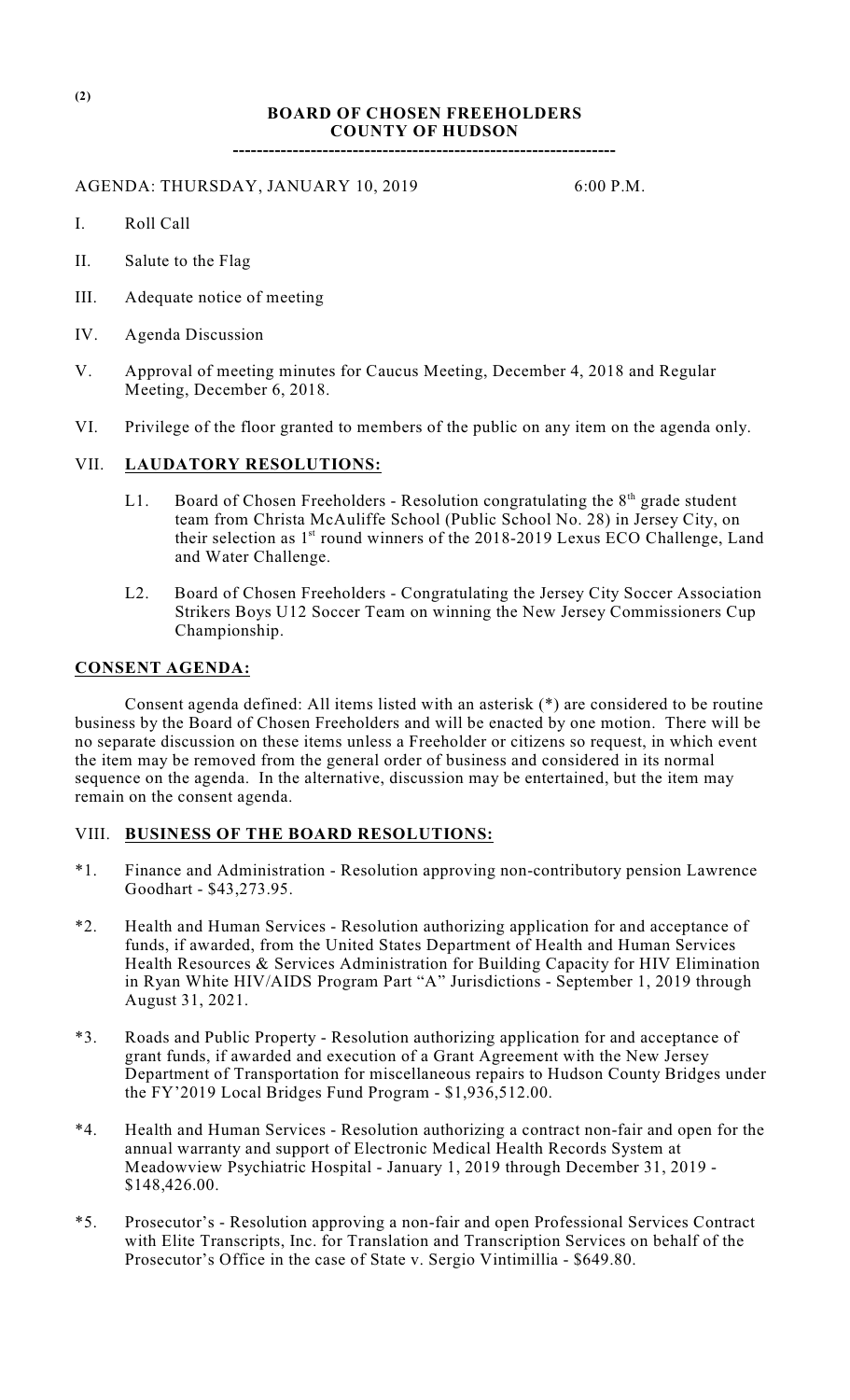- \*6. Corrections Resolution authorizing a non-fair and open contract for the purchase, installation, and maintenance of new video court equipment for the Hudson County Correctional and Rehabilitation Center - \$6,276.00.
- \*7. Roads and Public Property Resolution qualifying seventeen (17) Professional Engineering Consulting Firms for the provision of "On-Call" Engineering Services to the Hudson County Engineer's Office.
- \*8. Parks and Community Services Resolution amending Resolution No. 211-4-2018 to repurpose \$12,156.00 from an original grant of \$32,930.00 to Haven Adolescent Community Respite Center on behalf of its fiscal sponsor Go Get Our Kids for a Basketball Program for At-Risk Youth - January 12, 2019 to May 4, 2019 - \$12,156.00.
- \*9. Purchasing Approve Purchasing Agent's award, purchases made under State Contracts:

|    | <b>VENDOR</b>                    | <b>COMMODITY</b>                                    | <b>AMOUNT</b> | DEPT    |
|----|----------------------------------|-----------------------------------------------------|---------------|---------|
| a. | Hewlett Packard Co.<br>Omaha, NE | Purchase Printers and<br><b>Associated Products</b> | \$25,000.00   | Various |
|    |                                  | <b>TOTAL</b>                                        | \$25,000.00   |         |

\*10. Purchasing - Purchases made under Union County Cooperative Pricing System.

|    | <b>VENDOR</b>                                      | <b>COMMODITY</b>                                     | <b>AMOUNT</b> | DEPT           |
|----|----------------------------------------------------|------------------------------------------------------|---------------|----------------|
| a. | *Johnston<br><b>Communications</b><br>Kearny, N.J. | Telecommunication<br><b>Equipment &amp; Services</b> | \$25,000.00   | <b>Various</b> |

#### **\*Denotes: Hudson County Vendor**

- \*11. Purchasing Approve Purchasing Agent's awards:
- a. To purchase Velocity Mayflower Assault Plate Carrier Tactical Vest (or Equivalent) for the Prosecutor's Office Swat Team - two (2) replies - Tomahawk Stategic Solutions contract shall not exceed \$33,247.05.
- b. Vehicle Body Repairs, Painting and Refinishing Roads and Public Property three (3) replies - two (2) year period - Diamond Auto Body - contract shall not exceed \$85,000.00.
- c. To purchase Paint and Paint Supplies Various Departments two (2) replies two (2) year period - Joseph Ricciardi Paints, Inc. - contract shall not exceed \$29,194.08 - The Sherwin-Williams Co. - contract shall not exceed \$61,505.92 - Grand Total Award \$90,700.00.
- d. Contract Extension Telephone Language Interpretation Services for the Hudson County Correctional Center and County 911 System - January 12, 2019 to February 11, 2019 - County reserves the right to terminate upon 7 days notice - Voiance Language Services, LLC.
- \*12. Roads and Public Property Resolution approving Addition No. 3 to a Fair and Open Professional Services Contract with French and Parrello Associates (FPA) for the "Extension of Centeral Avenue in Jersey City" \$100,177.60.